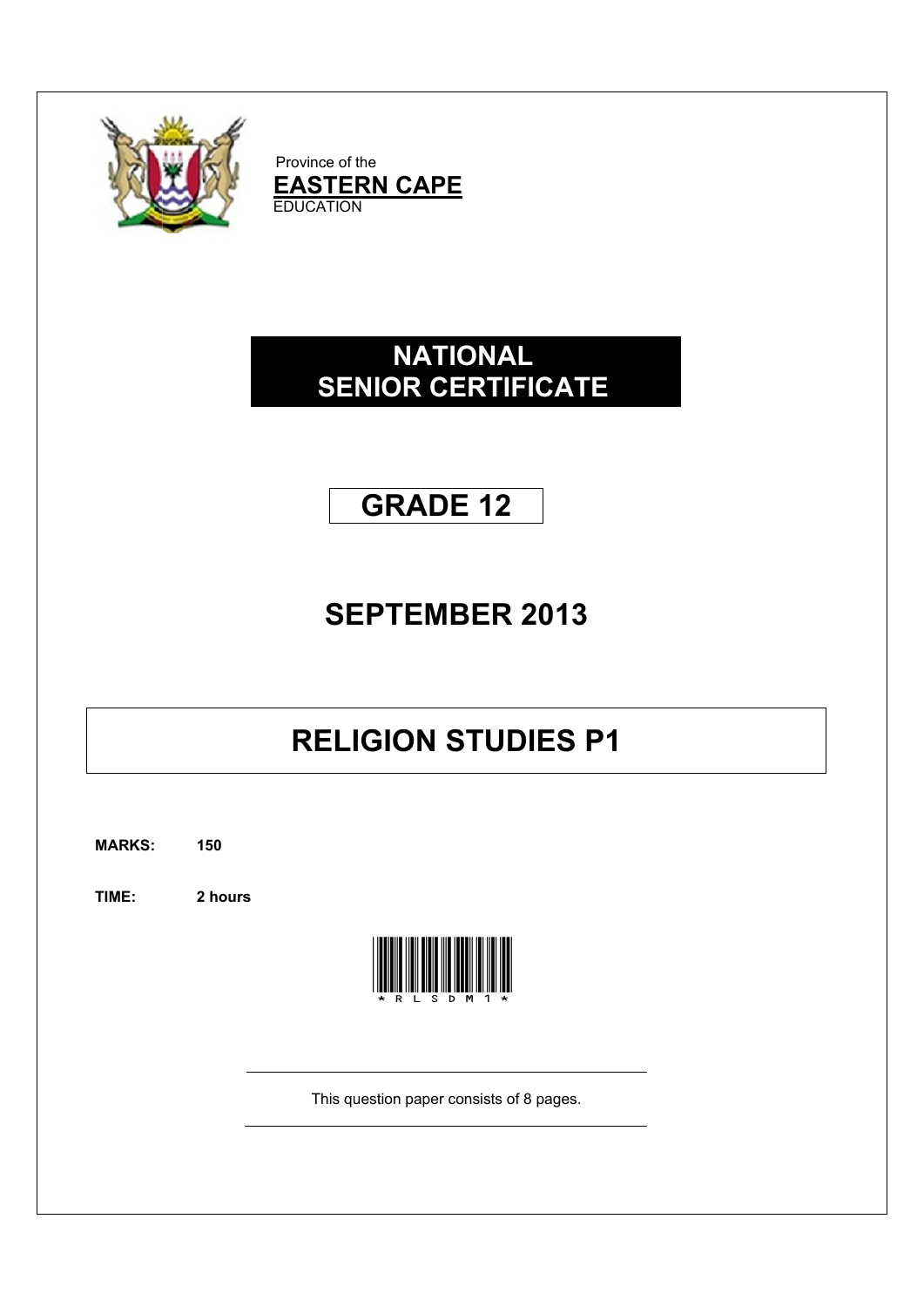#### **INSTRUCTIONS AND INFORMATION**

- 1. This question paper consists of SECTION A and SECTION B.
- 2. SECTION A: COMPULSORY

SECTION B: Answer any TWO questions from this section.

- 3. Each question carries 50 marks.
- 4. Read ALL the questions carefully.
- 5. Number the answers correctly according to the numbering system used in this question paper.
- 6. Write neatly and legibly.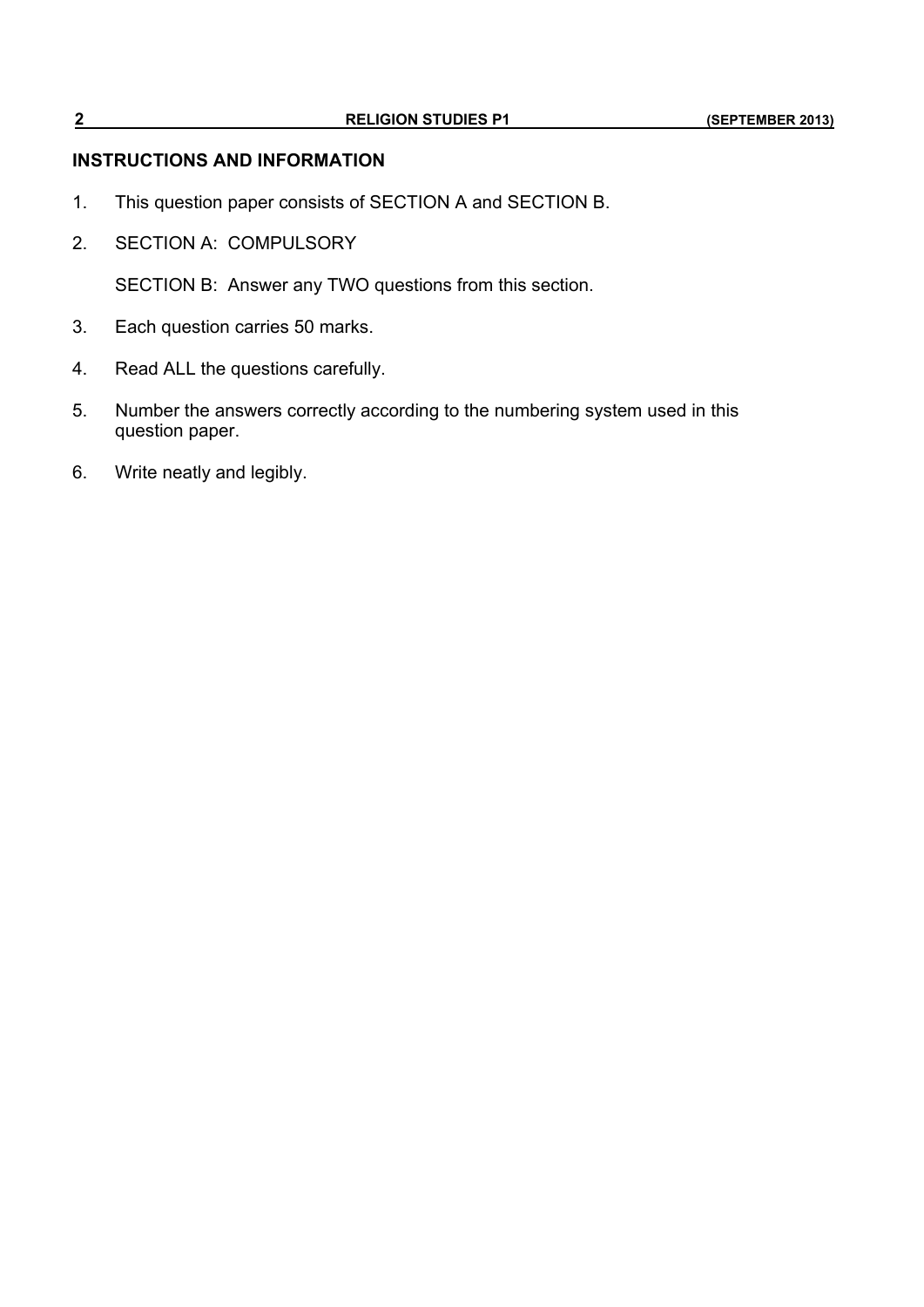#### **SECTION A**

#### **QUESTION 1 (COMPULSORY)**

1.1 Briefly define the following concepts in the context of religion:

| 1.1.1 | <b>Belief</b> | (2) |
|-------|---------------|-----|
| 1.1.2 | Myth          | (2) |
| 1.1.3 | Parable       | (2) |
| 1.1.4 | Teaching      | (2) |
| 1.1.5 | Ideology      | (2) |

1.2 Complete the following sentences by filling in the missing word(s). Write only the word next to the question number (1.2.1–1.2.4) in the ANSWER BOOK. Choose the answers from the following list:

|     |                                                                                                                                                                                                                                      | Shembe; Hebrew; Torah; Halaal; Calabash;<br>Raya yoga                                         |     |
|-----|--------------------------------------------------------------------------------------------------------------------------------------------------------------------------------------------------------------------------------------|-----------------------------------------------------------------------------------------------|-----|
|     | 1.2.1                                                                                                                                                                                                                                | In African culture the  may be used to drink water or traditionally<br>brewed beer.           | (2) |
|     | 1.2.2                                                                                                                                                                                                                                | The study and practice of the  are seen as the antidote of evil.                              | (2) |
|     | 1.2.3                                                                                                                                                                                                                                | Food permissible for Muslim consumption is referred to as                                     | (2) |
|     | 1.2.4                                                                                                                                                                                                                                | The Old Testament texts were written in                                                       | (2) |
| 1.3 | Indicate whether the following statements are TRUE or FALSE. Choose the<br>answer and write only 'true' or 'false' next to the question number (1.3.1–<br>1.3.4) in the ANSWER BOOK. If it is FALSE, rewrite the sentence correctly. |                                                                                               |     |
|     | 1.3.1                                                                                                                                                                                                                                | Muhammad is the founder/prophet of the Baha'i Faith.                                          | (2) |
|     | 1.3.2                                                                                                                                                                                                                                | According to the Jewish history, Moses was the first man to realise<br>that there is one God. | (2) |
|     | 1.3.3                                                                                                                                                                                                                                | The Vedas are regarded as the holy scripture within the Christian<br>faith.                   | (2) |
|     | 1.3.4                                                                                                                                                                                                                                | The Presbyterian Church has its origin in South Africa.                                       | (2) |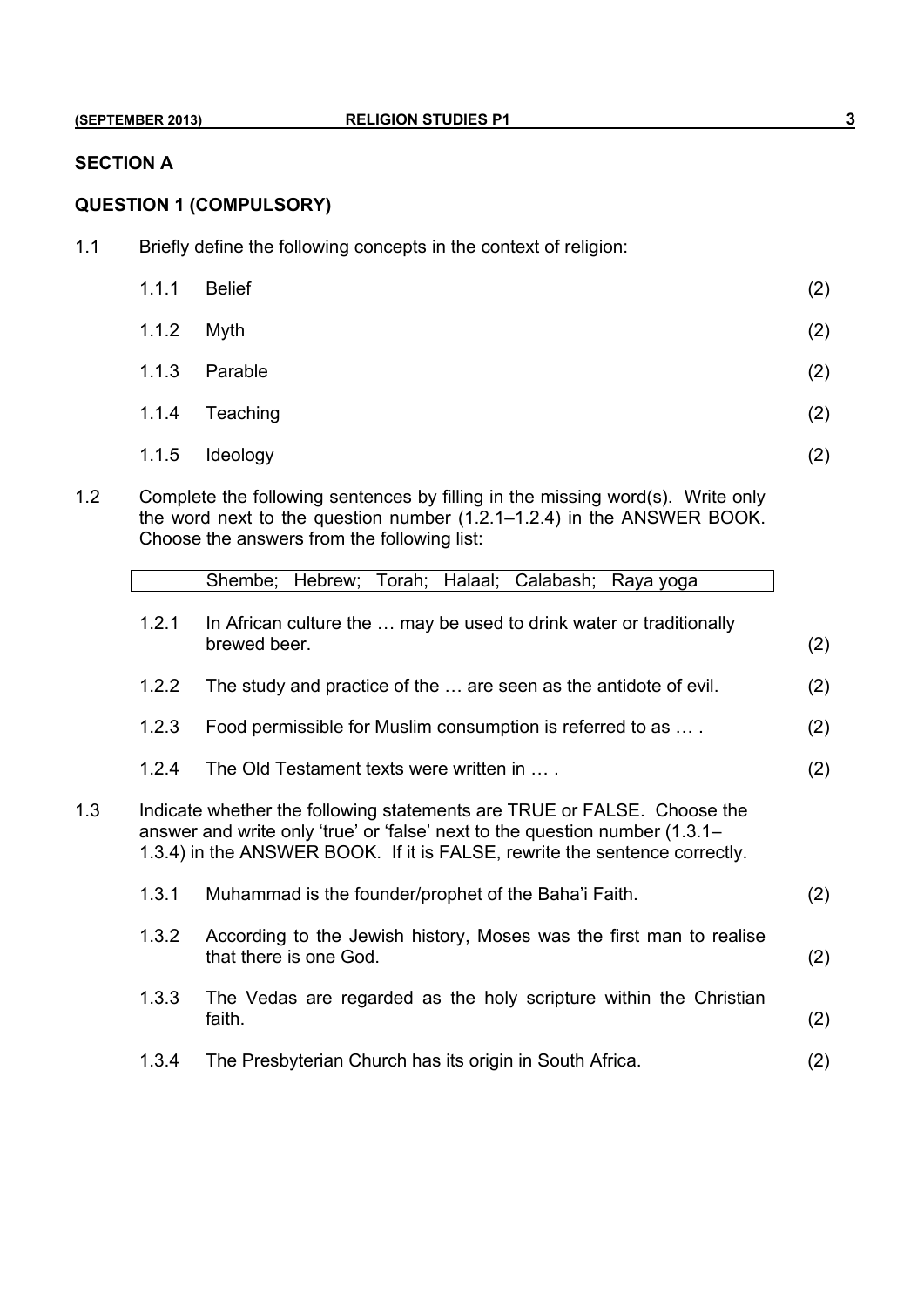| 4   |                                                                                                                                                            | <b>RELIGION STUDIES P1</b>                                        |     |  |
|-----|------------------------------------------------------------------------------------------------------------------------------------------------------------|-------------------------------------------------------------------|-----|--|
| 1.4 | From each group of words below, choose the word that does NOT fit. Write<br>only the word next to the question number (1.4.4–1.4.5) in the ANSWER<br>BOOK. |                                                                   |     |  |
|     | 1.4.1                                                                                                                                                      | Martin Luther; Isaiah Shembe; Abraham; William Shakespeare        | (2) |  |
|     | 1.4.2                                                                                                                                                      | Mecca; Jerusalem; London; Moria                                   | (2) |  |
|     | 1.4.3                                                                                                                                                      | Baha'u'llah; Baha'i; Rome; Kitab-i-Aqdas                          | (2) |  |
|     | 1.4.4                                                                                                                                                      | New Testament; Old Testament; Vedas; Freedom Charter              | (2) |  |
|     | 1.4.5                                                                                                                                                      | Jesus Christ; Prophet Muhammad; Siddhartha Gautama; Dalai Lama    | (2) |  |
| 1.5 |                                                                                                                                                            | Choose an item from COLUMN B that matches the word/description in |     |  |

COLUMN A. Write only the letter (A–E) next to the question number (1.5.1– 1.5.5) in the ANSWER BOOK, for example 1.5.6 F.

|       | <b>COLUMN A</b>                |   | <b>COLUMN B</b>                     |
|-------|--------------------------------|---|-------------------------------------|
| 1.5.1 | Sharia                         | A | <b>African Traditional Religion</b> |
| 1.5.2 | Baha'i                         | B | China                               |
| 1.5.3 | Veneration of the ancestors    | C | Constitution                        |
| 1.5.4 | Taoism                         | D | Divine Law of Islam                 |
| 1.5.5 | Freedom of belief and religion | Е | Kitab-i-Aqdas                       |
|       |                                |   | $(5 \times 2)$                      |

1.6 Briefly explain the concept *secularism.* (4)

**TOTAL SECTION A: 50**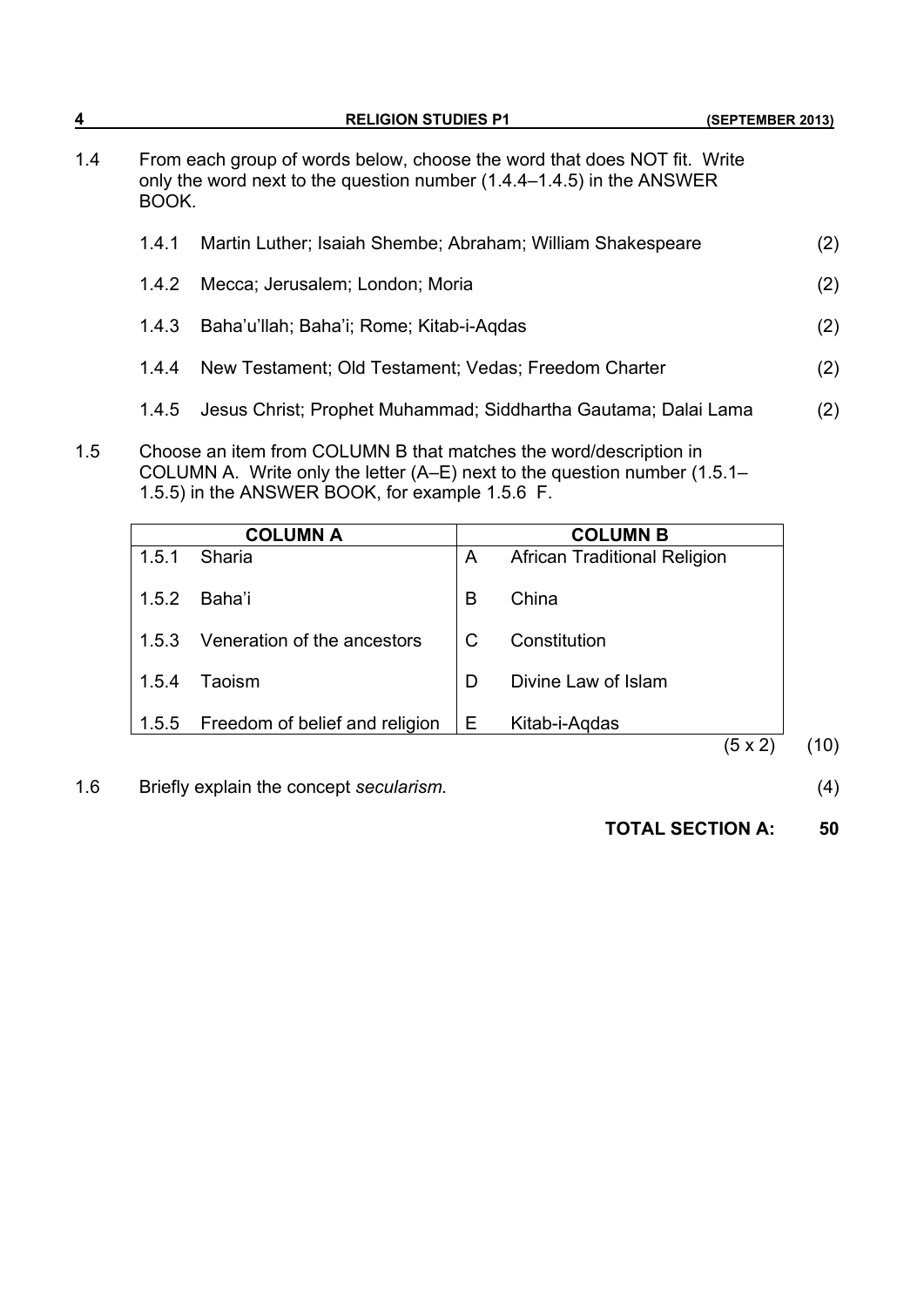#### **SECTION B**

Answer any TWO of the questions in this section.

#### **QUESTION 2**

| 2.1 | Define each of the following concepts in the context of religion: |                                                                        |              |  |
|-----|-------------------------------------------------------------------|------------------------------------------------------------------------|--------------|--|
|     | 2.1.1                                                             | <b>Uniqueness</b>                                                      | (4)          |  |
|     | 2.1.2                                                             | Unity                                                                  | (4)          |  |
|     | 2.1.3                                                             | Similarity                                                             | (4)          |  |
|     | 2.1.4                                                             | Comparability                                                          | (4)          |  |
|     | 2.1.5                                                             | <b>Identity</b>                                                        | (4)          |  |
| 2.2 | Analyse the internal differentiations of any ONE religion.        | (20)                                                                   |              |  |
| 2.3 |                                                                   | Briefly discuss the role of ancestors in African Traditional Religion. | (10)<br>[50] |  |

#### **QUESTION 3**

Read the extract below and answer the questions that follow.

Every religion has some beliefs that are not negotiable, beliefs that all followers share. For example, Jews, Christians and followers of African Traditional Religion believe in one God. However, within most religions, belief structures differ from one school of thought to another. For example, in Buddhism, Theravada, Mahayana and Vajrayana differ on how Buddhist beliefs should be applied in life.

[Adapted from *Shuters Religion Studies Grade 12*, Hofmeyr et al, page 105]

| 3.1 | Write down the functions that are fulfilled by the uniqueness of a religion. | (10) |  |
|-----|------------------------------------------------------------------------------|------|--|
| 3.2 | Briefly discuss the unique features of any ONE of the religions.             | (10) |  |
| 3.3 | Discuss the following concepts as they apply in religious teachings:         |      |  |
|     | 3.3.1<br>Doctrine                                                            | (10) |  |
|     |                                                                              |      |  |

3.3.2 Dogma (10)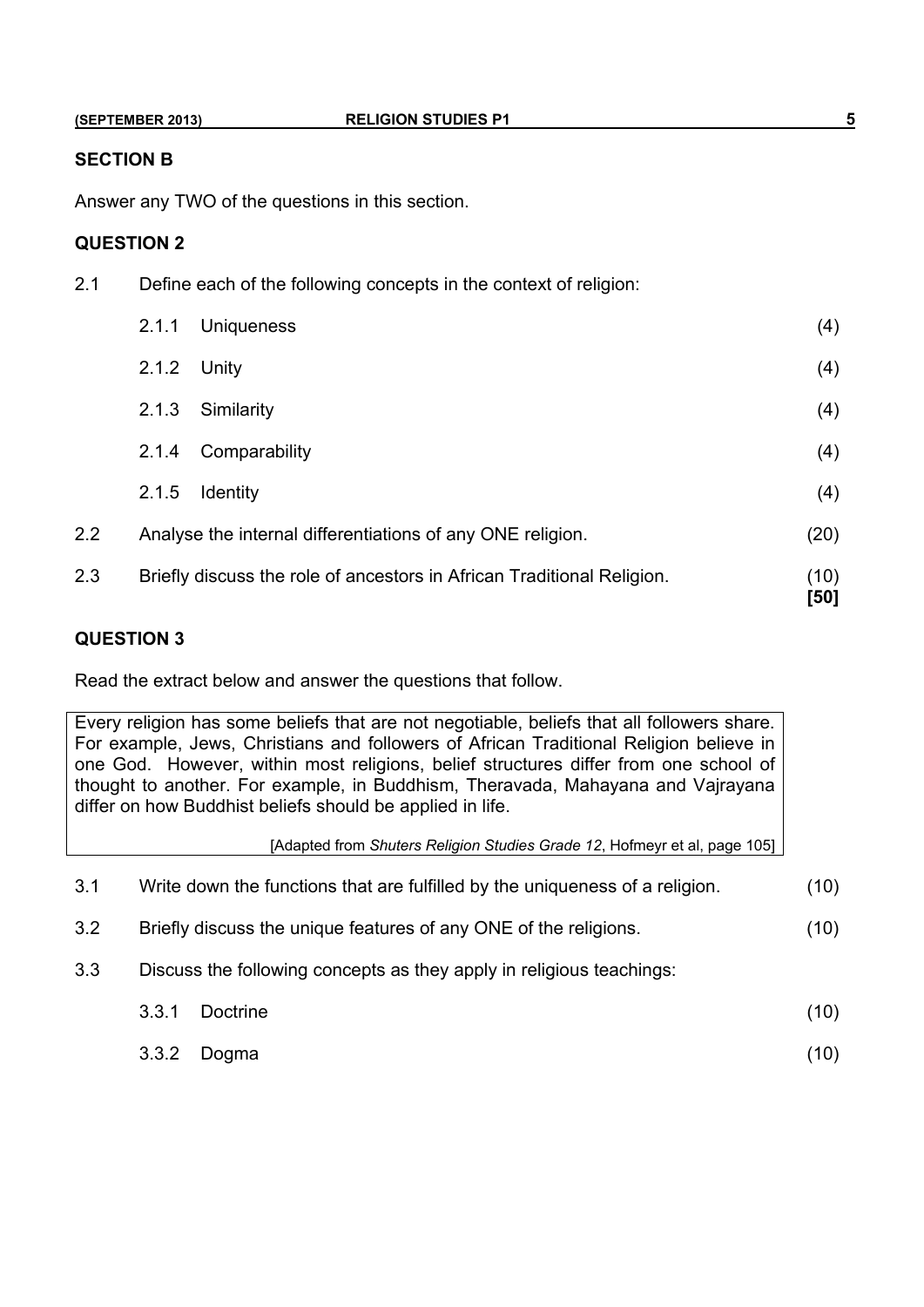**6 RELIGION STUDIES P1 (SEPTEMBER 2013)**

3.4 Read the extract below and answer the question that follows.

 Religion is a social activity that is practised by many people in different contexts. For some people this is not the case. They regard themselves as non-religious. Another way of referring to them is to say that they hold a secular worldview.

[Source: Unknown]

 3.4.1 How would you differentiate between religious and non-religious people? (10)

**[50]**

#### **QUESTION 4**

4.1 Read the following extract below and answer the questions that follow.

 Some religions have statements of faith in which dogmas relating to their particular religion are set out. One well-known dogma of the Roman Catholic Church is the dogma of the Immaculate Conception, which holds as the truth that Mary, the mother of Jesus, was a virgin when she conceived.

[Adapted from *Shuters Religion Studies*, Hofmeyr et al, page 12]

 4.1.1 The doctrine of reincarnation is common to both Hinduism and Buddhism. Briefly discuss this doctrine. (6)

- 4.1.2 What role do parables play in the understanding of African Traditional Religion? (4)
- 4.1.3 Discuss any ONE secular worldview and explain its view on religion in general. (20)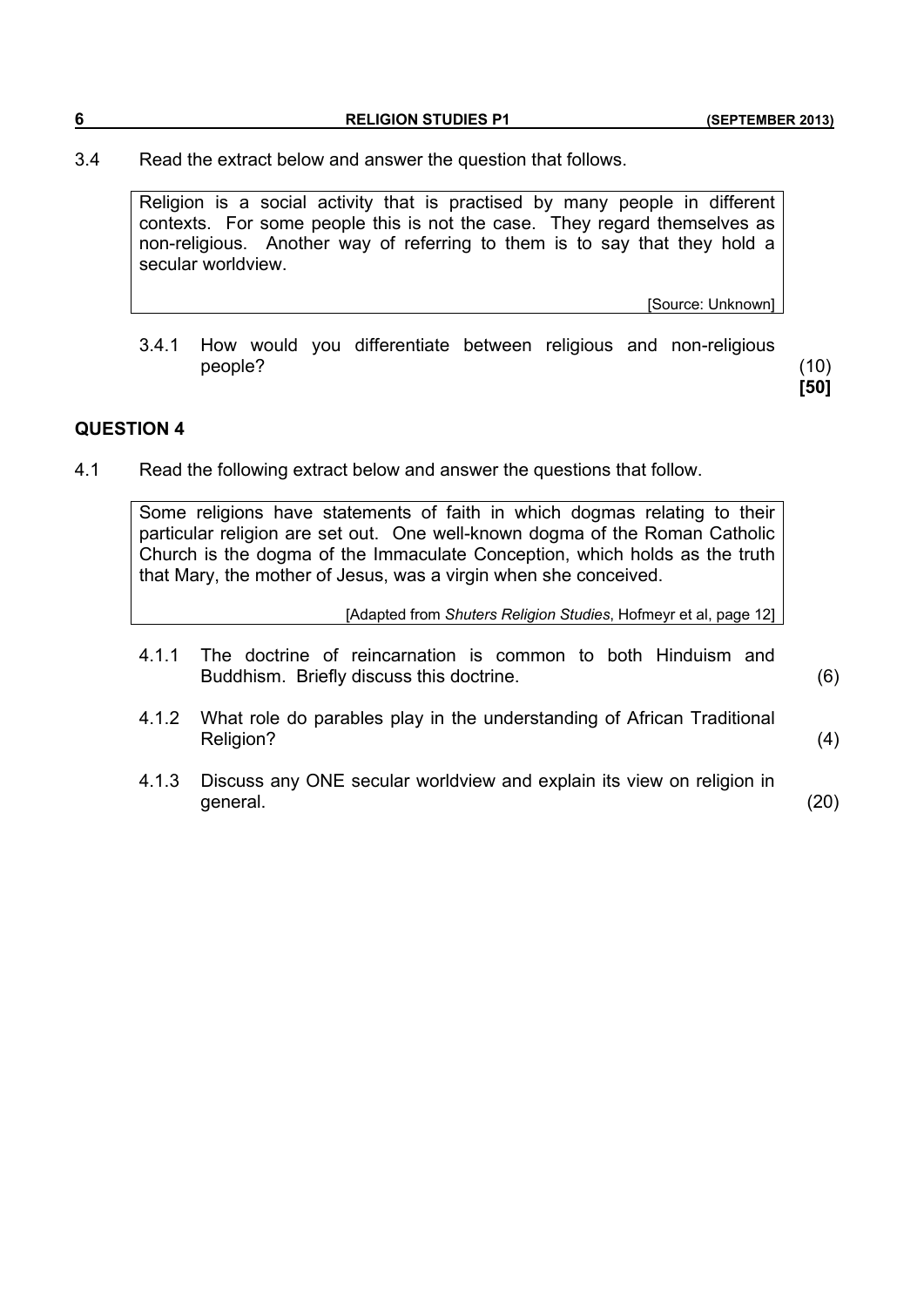#### **(SEPTEMBER 2013) RELIGION STUDIES P1** *RELIGION STUDIES P1*

4.2 Read the extract from the newspaper article below and answer the questions that follow.

**Onitsha, Nigeria.** Dozens of charred, smouldering bodies littered the streets of this bustling commercial capital after three days of rioting in which Christian mobs wielding machetes, clubs and knives set upon their Muslim neighbours. Rioters have killed scores of people here, mostly Muslims, after burning their homes, businesses, and mosques in the worst violence yet linked to caricatures of the Prophet Muhammad, first published in a Danish newspaper. The tumult erupted here are attacks on Christians in Northern Nigeria last week by Muslims infuriated over the cartoons.

[Adapted from *New York Times*, 24 February 2006 (Shuters *Religion Studies Grade 12,* Hofmeyr et al, page 214)]

| 4.2.1 | According to the article, what was the cause of the riots?                                                                                                    | (2)         |
|-------|---------------------------------------------------------------------------------------------------------------------------------------------------------------|-------------|
| 4.2.2 | What do you think could be the possible consequences of these<br>riots? State at least THREE possibilities.                                                   | (6)         |
| 4.2.3 | Do you think the article presents a balanced view? Give TWO<br>reasons for your answer.                                                                       | (6)         |
| 4.2.4 | In your experience, do the media in general present religious issues<br>in a balanced, unbiased way? Give at least ONE example to illustrate<br>your opinion. | (6)<br>[50] |

#### **QUESTION 5**

5.1 Read the extract below and answer the questions that follow.

 Religious conflicts are common in many countries. Many countries like Egypt, Nigeria and Sudan are going to conduct elections or referenda in 2011 and this is a recipe for an increase in religious conflicts.

[Adapted and translated from *Die Burger,* 24 January 2011]

- 5.1.1 Identify ONE region or country of conflict in the world, and give a brief history of the conflict. (8)
- 5.1.2 Describe the current situation of the conflict you have identified. (6)
- 5.1.3 Explain the role of religion in the conflict. (6)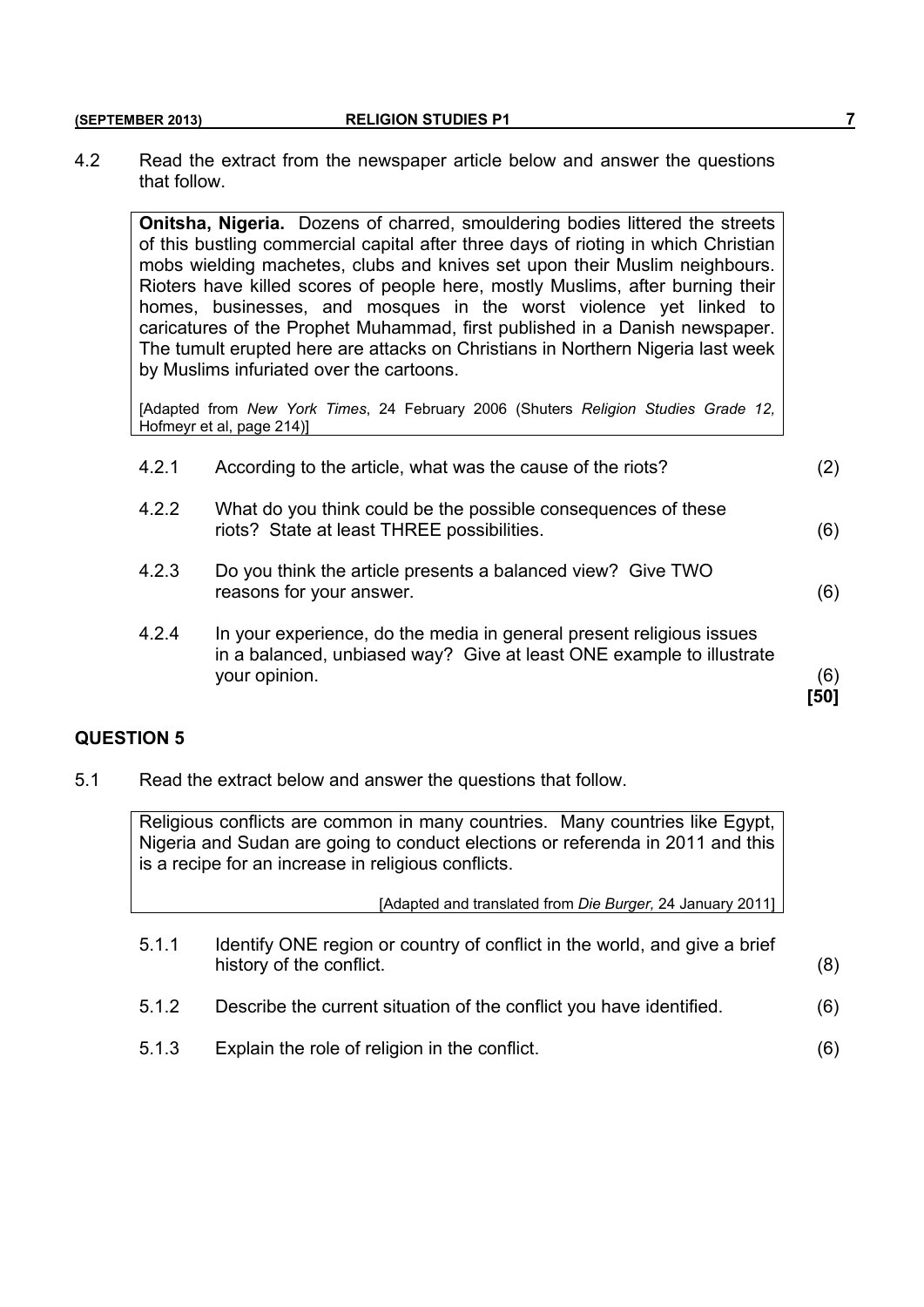| $\bullet$<br>O | <b>RELIGION STUDIES P1</b> | (SEPTEMBER 2013) |
|----------------|----------------------------|------------------|
|                |                            |                  |

5.2 Read the extract below and answer the questions that follow.

 Human rights are often held to include the individual's free access to life, liberty and the pursuit of happiness. It includes equality before the law. Also important are the freedom of thought and expression – including religious freedom.

Unfortunately, the term 'religious tolerance' is defined as 'extending religious freedom to people of all religious traditions, even though their beliefs and/or practices may seem strange and untrue'. Tolerance simply indicates respect for the right of persons of all faiths to coexist in peace together without oppression or discrimination.

[Source: Unknown]

|       | <b>TOTAL SECTION B:</b><br><b>GRAND TOTAL:</b>                                                                                       | 100<br>150  |
|-------|--------------------------------------------------------------------------------------------------------------------------------------|-------------|
| 5.2.4 | Briefly discuss the disadvantages of a society having no religious<br>freedom or tolerance.                                          | (8)<br>[50] |
| 5.2.3 | Discuss TWO advantages of having a society with religious freedom<br>and tolerance.                                                  | (8)         |
| 5.2.2 | Explain the relationship between religious tolerance and religious<br>freedom.                                                       | (8)         |
| 5.2.1 | Do you agree with the definition of religious tolerance as defined in the<br>extract above? Give TWO reasons to support your answer. | (6)         |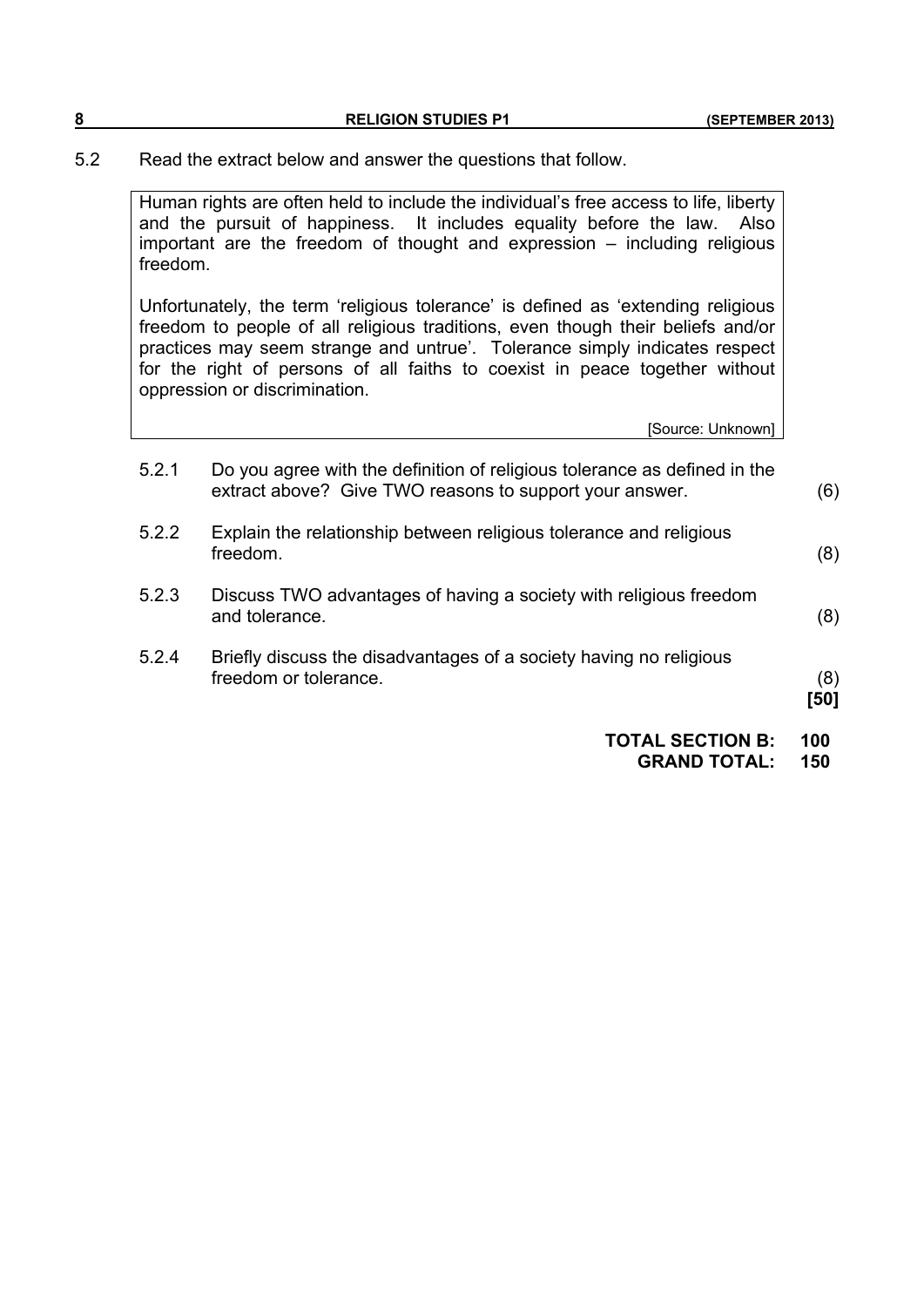5.2 Lees die onderstaande uittreksel en beantwoord die vrae wat daarop volg.

 Menseregte word soms gesien om die individu se vrye toegang tot lewe, vryheid en die navolging van geluk, in te sluit. Dit sluit gelykheid voor die wet in. Die vryheid van denke en uitdrukking asook godsdiens vryheid is ook belangrik.

Die term 'godsdienstige verdraagsaamheid' het ongelukkig baie betekenisse. Hier word godsdienstige verdraagsaamheid gedefinieer as 'verleng godseis van die van die van die doesnige tradisions in die styn pul gelowe en praktyke vreemd en onwaar'. Verdraagsaamheid toon eenvoudig respek vir die regte van persone van alle gelowe om saam in vrede sonder onderdrukking en diskriminasie, voort te bestaan.

[Bron: Onbekend]

- 5.2.1 Stem jy saam met die definisie van godsdienstige verdraagsaamheid soos in die bostaande uittreksel gedefinieer? Gee TWEE redes om jou antwoord te ondersteun. (6)
- 5.2.2 Verduidelik die verhouding tussen godsdienvryheid en godsdienstige verdraagsaamheid. (8)
- 5.2.3 Bespreek TWEE voordele van 'n gemeenskap met godsdiensvryheid en verdraagsaamheid. (8)
- 5.2.4 Bespreek kortliks die nadele van 'n gemeenskap sonder godsdiensvryheid of -verdraagsaamheid. (8) **[50]**
- **100 TOTAAL AFDELING B:**
- **GROOTTOTAAL: 150**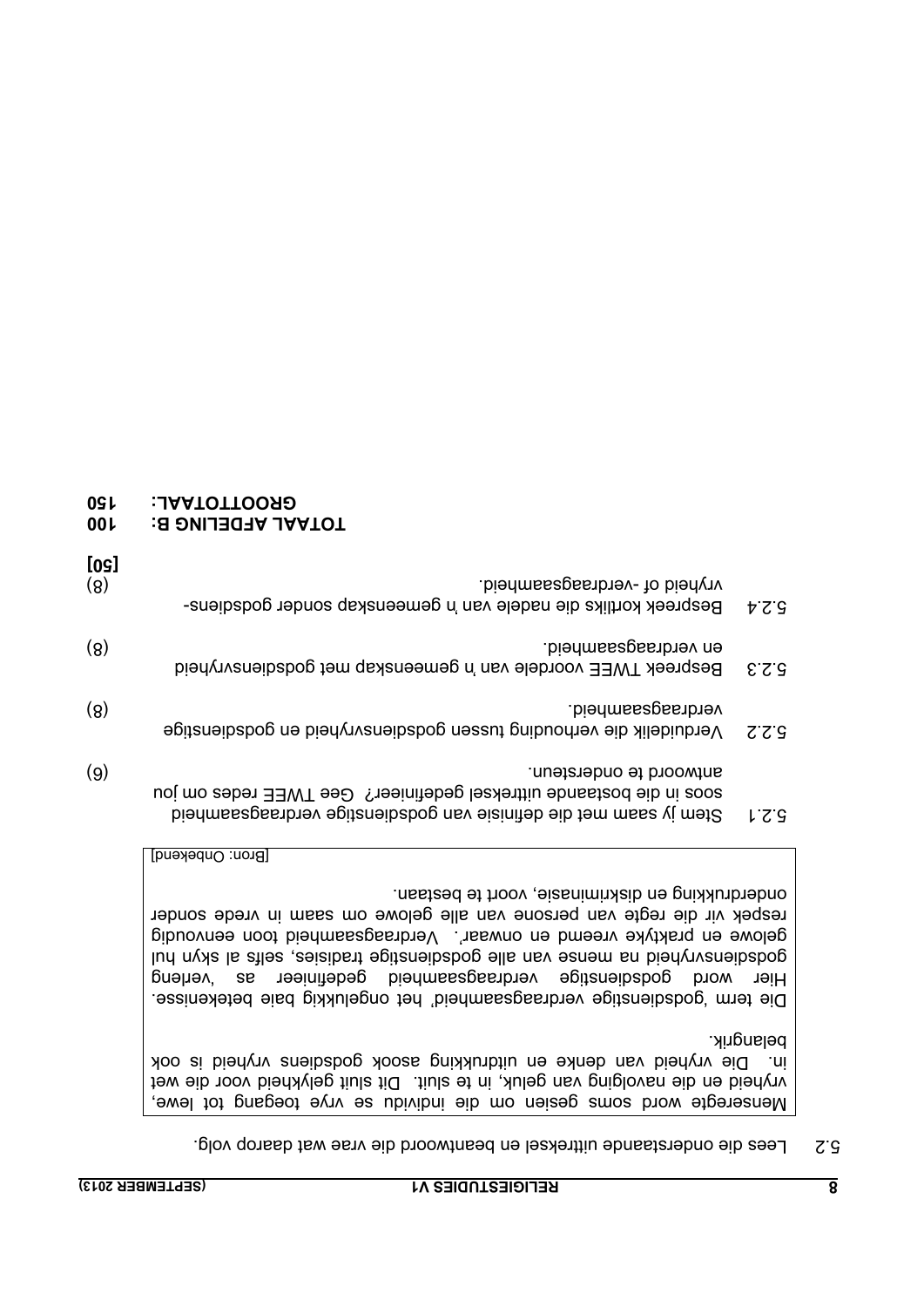|  | EPTEMBER 2013) | IS) |
|--|----------------|-----|

4.2 Lees die uittreksel uit 'n koerantartikel hieronder en beantwoord die vrae wat volg.

**Dnitsha, Nigerië.** Dosyne verkoolde, smeulende liggame het die strate van hierdie bedrywige handelshoofstad besaai na drie dae se oproerigheid waar Christenbendes met kapmesse, knuppels en messe hul Moslembure aangeval het. Oproeriges het talle mense hier vermoor, meestal Moslems, nadat hul huise, besighede en moskees afgebrand is in die ergste geweld nog wat verband hou met spotprente van die Profeet Mohammed wat die eerste keer in in Deense koerant verskyn het. Die oproerigheid het hier uitgebreek na aanvalle verlede week op Christene in noordelike Nigerië deur Moslems wat woedend was oor die spotprente.

Pangepas en vertaal uit New York Times, 24 Februarie 2006 (Shuters, Religion Studies, Hofmeyr, et al, bladsy 214)]

| [09]<br>(9) | Gee ten minste EEN voorbeeld om jou mening te illustreer.<br>godsdienstige kwessies op 'n gebalanseerde, onpartydige wyse aan?<br>Volgens jou ondervinding, bied die media oor die algemeen | 4.2.4 |
|-------------|---------------------------------------------------------------------------------------------------------------------------------------------------------------------------------------------|-------|
| (9)         | redes vir jou antwoord.<br>Dink jy dat die artikel 'n gebalanseerde oorsig bied? Gee TWEE                                                                                                   | 5.5.4 |
| (9)         | Noem ten minste DRIE moontlikhede.<br>Wat, dink jy, kan die moontlike gevolge van hierdie onluste wees?                                                                                     | ZZ    |
| (5)         | Yolgens die artikel, wat was die oorsaak vir die onluste?                                                                                                                                   | してヤ   |

#### **VRAAG 5**

5.1 Lees die onderstaande uittreksel en beantwoord die vrae wat daarop volg.

Godsdienstige konflik is in baie lande algemeen. Baie lande soos Egipte, 'n Nigerië en Soedan gaan in 2011 verkiesings of referendums hou en dit is teseb vir 'n toename in godsdienstige konflik.

kort 'n 5.1.1 Identifiseer EEN streek of land van konflik in die wêreld en gee

[Aangepas uit Die Burger, 24 Januarie 2011]

- geskiedenis van die konflik. (8)
- 5.1.2 Beskryf die huidige situasie van die konflik wat jy geïdentifiseer het. (6)
- 5.1.3 Verduidelik die rol van godsdiens in die konflik. (6)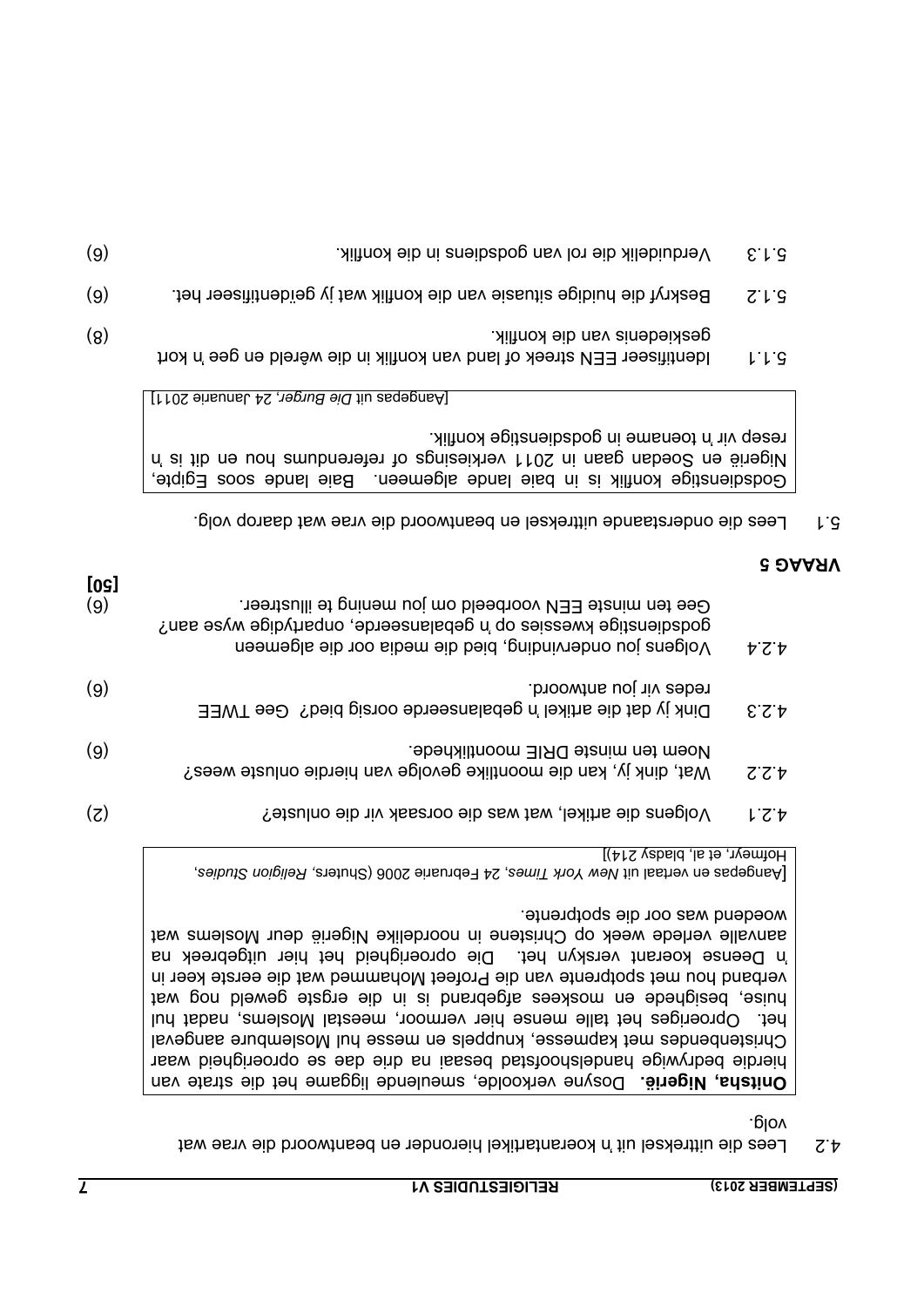3.4 Lees die uittreksel hieronder en beantwoord die vraag wat volg.

Godsdiens is 'n eilaste sktiwiteit wat deur baie mense in verskillende kontekste beoefen word. Vir party mense is dir hie os ein tie beskou hulself as niegodstig. 'n Ander manier mo na hulle te verwys is om te sê dat hulle 'n sekulêre lewensbeskouing het.

[Bron: Onbekend]

1.4.1 Ide son jy onderskei tussen religieuse en nie-religieuse mense?<br>3.4.1 <br/> **[50]**

#### **VRAAG 4**

Lees die uittreksel hieronder en beantwoord die vrae wat volg. 4.1

Sommige godsienste het geloofstellings waarin dogmas, wat verband hou met hul spesifieke godsdiens, uiteengesit word. Een baie bekende dogma van die Rooms-Katolieke Kerk is die dogma van die Onbevlekte Bevrugting, wat glo dat Maria, die moeder van Jesus, 'n maagd was toe sy swanger geword het.

[Aangepas en vertaal uit: Shuters Religion Studies, Hofmeyr et al, bladsy 12]

- 4.1.1 Die leerstelling van reïnkarnasie is algemeen in beide Hindoeïsme en Boeddhisme. Bespreek hierdie leerstelling kortliks. (6)
- 4.1.2 Watter rol speel gelykenisse in die verstaan van Afrika Tradisionele Godsdiens? (4)
- 4.1.3 Bespreek enige EEN sekulêre wêreldbeskouing en verduidelik sy beskouing van godsdiens in die algemeen. (20)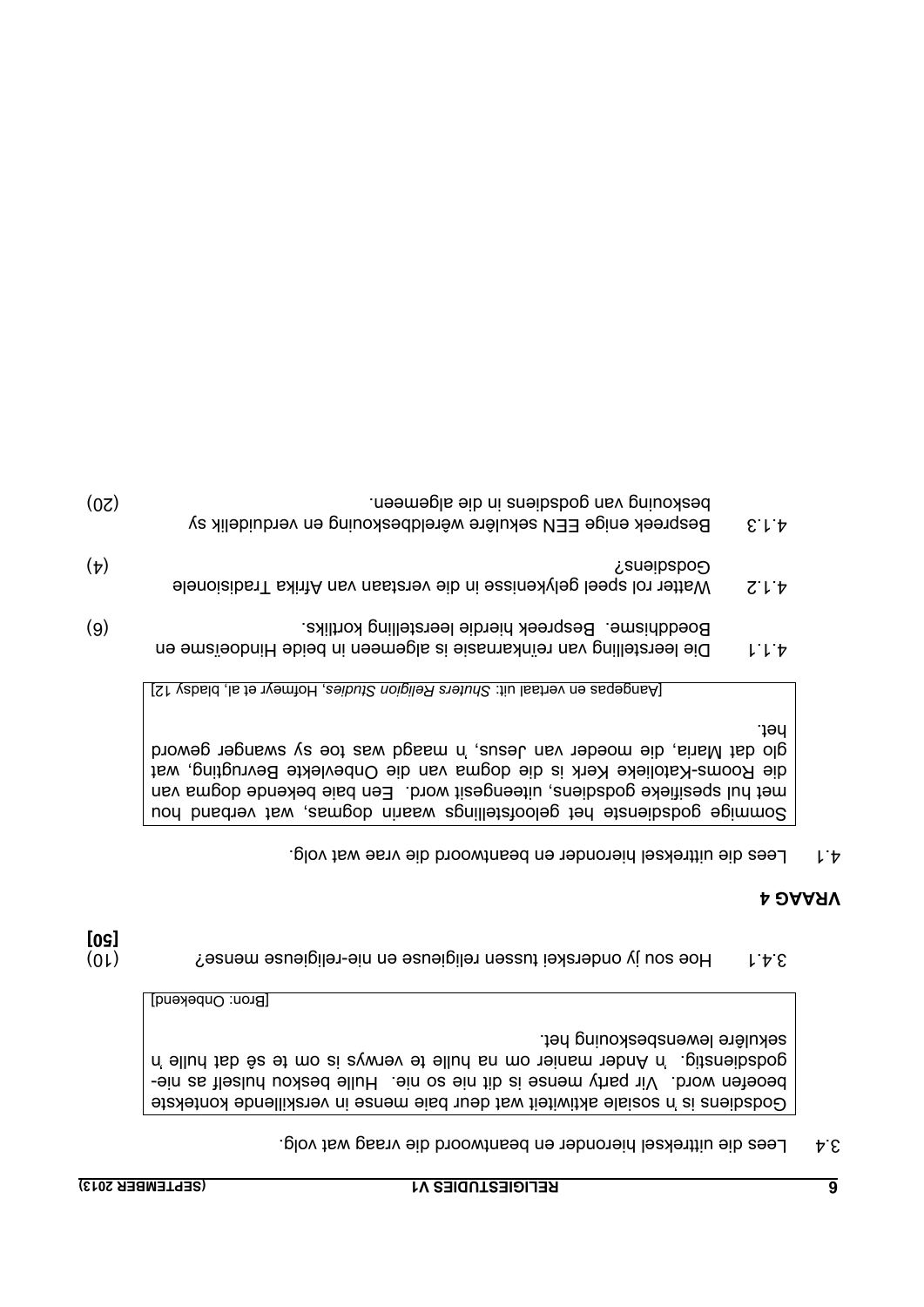|  |  | SEPTEMBER 2013) |  |
|--|--|-----------------|--|

#### **AFDELING B**

Beantwoord enige TWEE vrae in hierdie afdeling.

#### **VRAAG 2**

Definieer die volgende konsepte in die konteks van godsdiens: 2.1

| (01)              | Bespreek kortliks die rol van die voorvaders in Afrika Tradisionele Godsdiens. |                                                                             | $\mathcal{E}$ . $\mathcal{S}$ |  |
|-------------------|--------------------------------------------------------------------------------|-----------------------------------------------------------------------------|-------------------------------|--|
| (0 <sub>S</sub> ) |                                                                                | Ontleed die interne differensiasies in enige EEN godschens.<br>$Z^{\cdot}Z$ |                               |  |
| $(\nu)$           | liətitnəbl                                                                     | 5.1.5                                                                       |                               |  |
| $(\tau)$          | <b>Dierrically Netwould</b>                                                    |                                                                             |                               |  |
| $(\tau)$          | Eendersheid                                                                    | E.L.S                                                                       |                               |  |
| $(\nu)$           | Eenheid                                                                        | ていて                                                                         |                               |  |
| $(\tau)$          | <b>Uniekheid</b>                                                               | ししこ                                                                         |                               |  |

#### **VRAAG 3**

Lees die uittreksel hieronder en beantwoord die vrae wat volg.

Elke godsdiens het sommige oortuiginge wat nie onderhandelbaar is nie, oortuiginge wat alle volgelinge deel. Byvoorbeeld, Jode, Christene en volgelinge van die Afrika Tradisionele Godsiens glo in een God. Binne die meeste godsdienste verskil geloofstrukture egter van een denkwyse na 'n volgende. Byvoorbeeld, in Boeddhisme verskil Teravada, Mahayane en Vajrayana oor hoe Boeddhistiese oortuiginge in die lewe toegepas moet word.

[301 yabid is blads] in the studies Religion Studies Grade 12, homeyr et al, bladsy religion

- $3.1$  Skryf die funksies wat deur die uniekheid van 'n godsdiens vervul word, neer.
- Beskryf kortliks die unieke kenmerke van enige EEN van die godsdienste. (10) 3.2
- 3.3 Bespreek kortliks die volgende konsepte soos van toepassing in godsdienstige leringe:

| (01) | 3.3.1 Doktrine |  |
|------|----------------|--|

3.3.2 Dogma (10)

**[50]**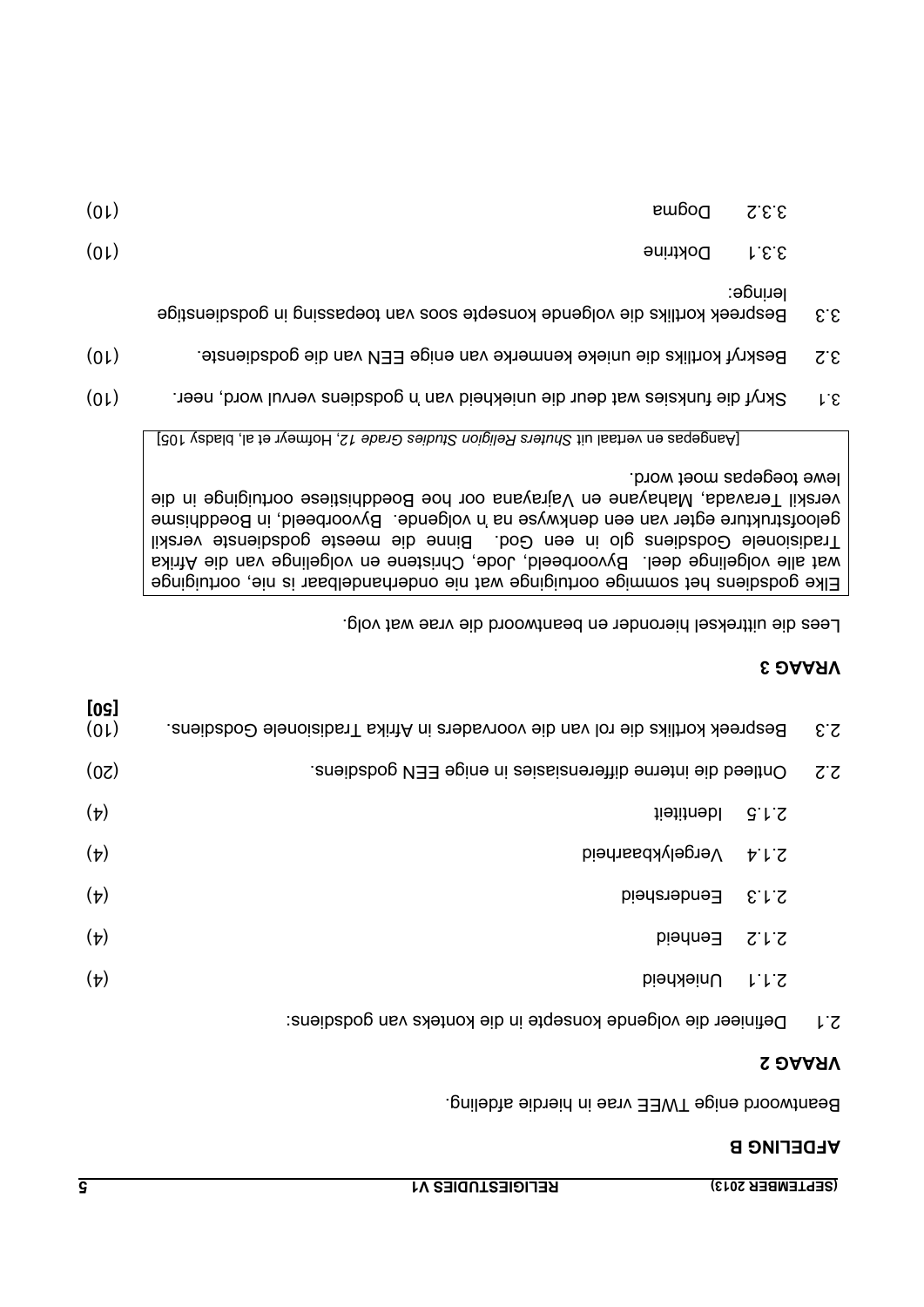| (SEPTEM <u>BER 2</u> 013) | <b>RELIGIESTUDIES V1</b>                                                                                                                         | v                       |
|---------------------------|--------------------------------------------------------------------------------------------------------------------------------------------------|-------------------------|
|                           | die woord langs die vraagnommer (1.4.1–1.4.5) in die ANTWOORDEBOEK<br>Kies die woord in elke groep woorde hieronder wat NIE pas NIE. Skryf slegs | neer.<br>$\nabla \cdot$ |
| (5)                       | Martin Luther; Isaiah Shembe; Abraham; William Shakespeare                                                                                       | じせし                     |
| (5)                       | Mekka; Jerusalem; Londen; Moria<br>てせし                                                                                                           |                         |
| (5)                       | Baha'u'lla; Baha'i; Rome; Kitab-i-Aqdas<br>271                                                                                                   |                         |
| (z)                       | Nuwe Testament; Ou Testament; Vedas; Die Vryheidsmanifes<br>ササレ                                                                                  |                         |

1.4.5 Jesus Christus; Profeet Mohammed; Siahaha Gautama; Dalai Lama

1.5 Wies in the muit KOLOM B om by in woord/beskrywing in KOLOM A te pas. Skryf slegs die letter (A–E) langs die vraagnommer (1.5.1–1.5.5) in die ANTWOORDEBOEK neer, byvoorbeeld 1.5.6 F.

| <b>KOLOMB</b>                      |   | <b>KOLOM A</b>                     |                        |
|------------------------------------|---|------------------------------------|------------------------|
| <b>Afrika Tradisionele Godship</b> | A | sinsi <sup>2</sup>                 | 1.5.1                  |
| China                              | 8 | <b>Baha'i</b>                      | S.G.M                  |
| Grondwet                           | C | Verering van die voorvaders        | E.G.I                  |
| mslal nsv teW spilieH              | O | <b>Jaoisme</b>                     | $\forall S \downarrow$ |
| Ritab-i-dati                       | Е | sueipspob<br>Nryheid van geloof en | G.G.f                  |

 $(01)$ 

1.6 Bespreek kortliks die konsep sekularisme.<br>
And Bespreek konsep sekularisme.

#### **TOTAAL AFDELING A: 50**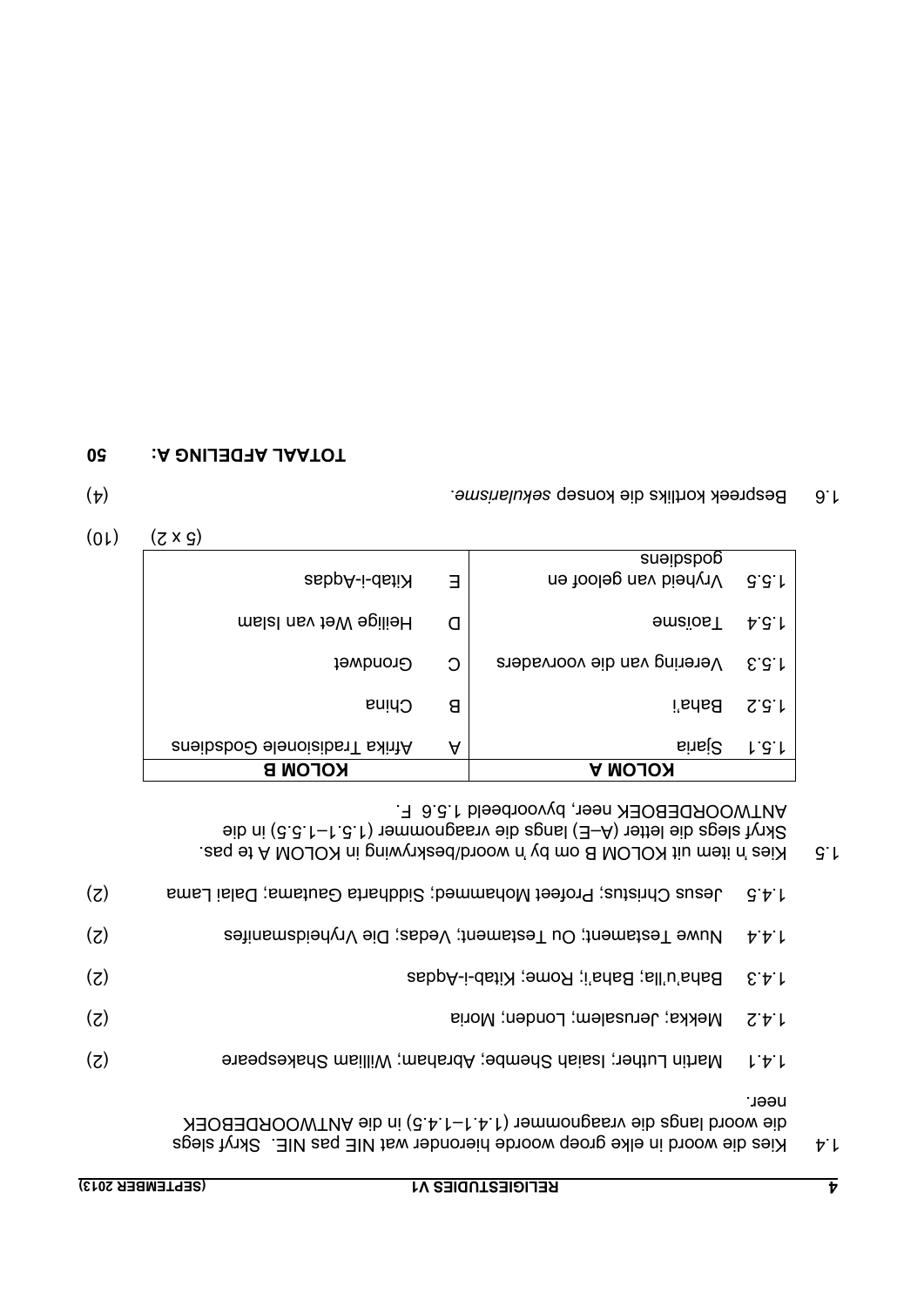|              | 5.5.1                   | Die Vedas word as die heilige geskrif binne die Christelike geloof                                                                                                                                               |     |
|--------------|-------------------------|------------------------------------------------------------------------------------------------------------------------------------------------------------------------------------------------------------------|-----|
|              | Z.E.L                   | besef het dat daar een God is.<br>Volgens die Joodse geskiedenis was Moses die eerste persoon wat                                                                                                                | (5) |
|              | L.E.f                   | Mohammed is die stigter/profeet van die Baha'i geloof.                                                                                                                                                           | (z) |
| $E \cdot L$  |                         | ANTWOORDEBOEK. Indien dit ONWAAR is, skryf die sin korrek oor.<br>skryf 'waar' of 'onwaar' langs dib agnommer (1.3.1−1.3.4) in die<br>ne broowtns eib zeiX . zi AAAWVO to AAAW zgnilletz ebneglov eib to nss iuQ |     |
|              | 7.2.4                   | Die tekste van die Ou Testament was in  geskryf.                                                                                                                                                                 | (5) |
|              | 2.3                     | Voedsel wat geskik is vir Moslem gebruik word na verwys as  .                                                                                                                                                    | (5) |
|              | ZZ'L                    | die bose gesien.<br>Die bestudering en beoefening van die  word as die teenvoeter van                                                                                                                            | (5) |
|              | 1.2.1                   | bier te drink.<br>Ho die Afrika-kultuur mag die  gebruik word om water of tradisionele                                                                                                                           | (5) |
|              |                         | Shembe; Hebreeus; Tora; Halaal; Kalbas; Raja yoga                                                                                                                                                                |     |
| $Z^{\prime}$ |                         | neer. Kies die antwoorde uit die volgende lys:<br>die woord(e) langs die vraagnommer (1.2.1–1.2.4) in die ANTWOORDEBOEK<br>Voltooi die volgende sinne deur die ontbrekende woord(e) in te vul. Skryf slegs       |     |
|              | 9.5.1                   | <b>Heologie</b>                                                                                                                                                                                                  | (5) |
|              | サレレ                     | Lering                                                                                                                                                                                                           | (z) |
|              | E.L.                    | Gelykenis                                                                                                                                                                                                        | (z) |
|              | $Z^{\dagger}$           | <b>etiM</b>                                                                                                                                                                                                      | (5) |
|              | $L^{\prime}L^{\prime}L$ | Geloof                                                                                                                                                                                                           | (z) |
| レー           |                         | Definieer kortliks die volgende konsepte in die konteks van godsdiens:                                                                                                                                           |     |

beskou. (2)

Die Presbiteriaanse kerk het in Suid-Afrika ontstaan. (2) 1.3.4

**VRAAG 1 (VERPLIGTEND)**

**AFDELING A**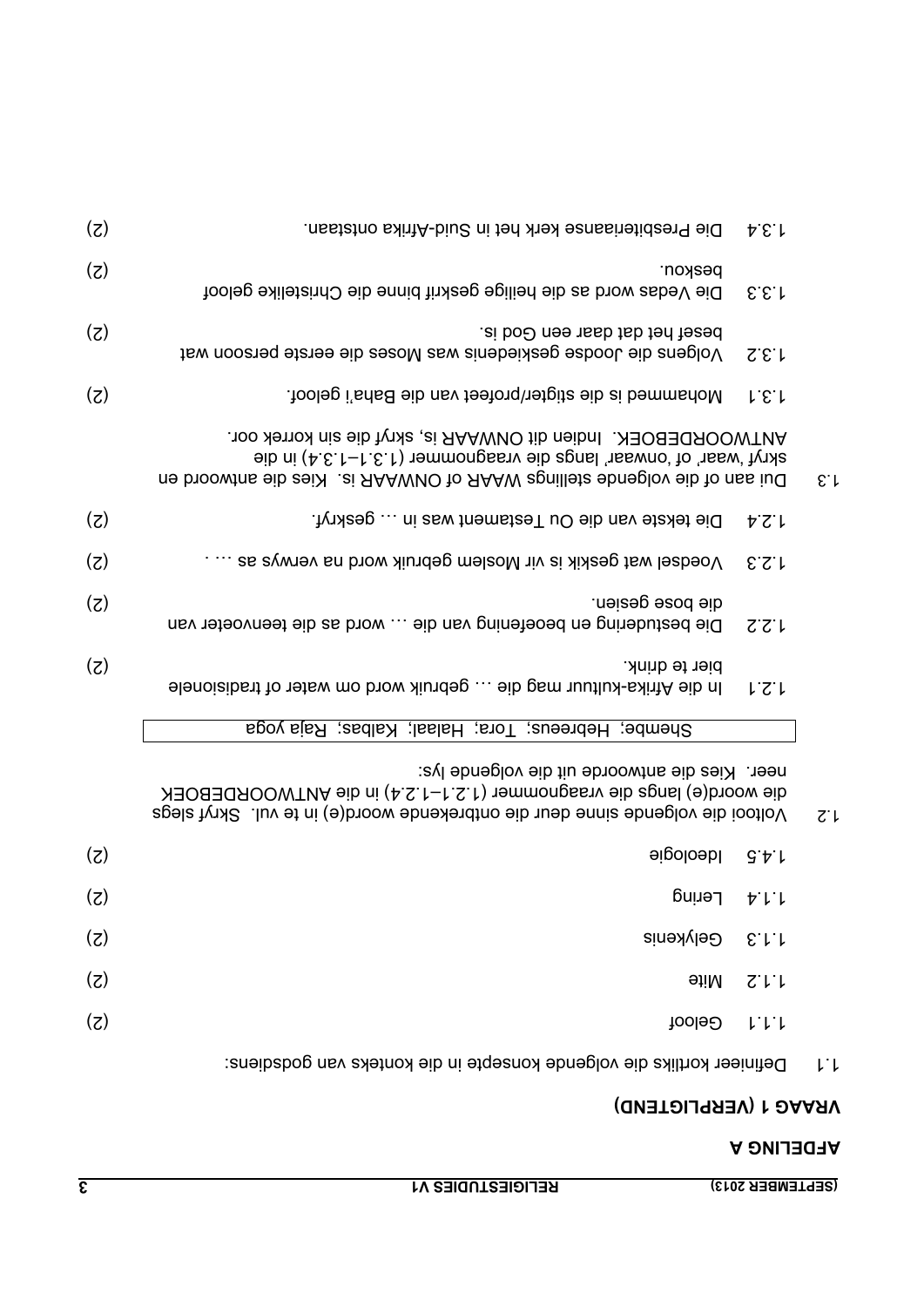- 1. Hierdie vraestel bestaan uit AFDELING A en AFDELING B.
- 2. AFDELING A: VERPLIGTEND

AFDELING B: Beantwoord enige TWEE vrae uit hierdie afdeling.

- 3. Elke vraag tel 50 punte.
- 4. Lees AL die vrae aandagtig deur.
- 5. Nommer die antwoorde korrek volgens die nommeringstelsel wat in hierdie vraestel gebruik is.
- 6. Skryf netjies en leesbaar.